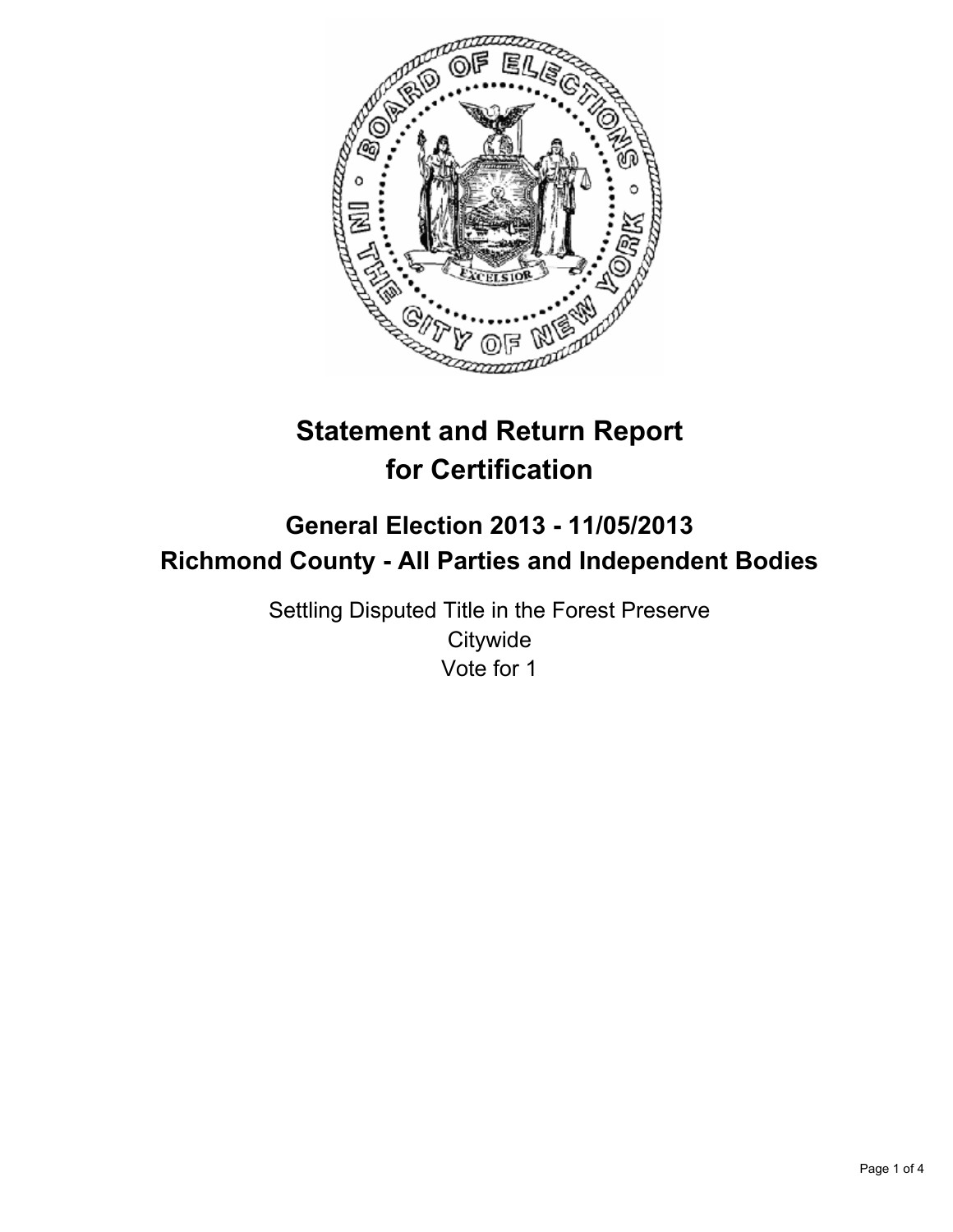

### **Assembly District 61**

| <b>PUBLIC COUNTER</b>                                    | 18,075 |
|----------------------------------------------------------|--------|
| <b>EMERGENCY</b>                                         | 0      |
| ABSENTEE/MILITARY                                        | 988    |
| <b>FEDERAL</b>                                           | 0      |
| SPECIAL PRESIDENTIAL                                     | 0      |
| AFFIDAVIT                                                | 160    |
| <b>Total Ballots</b>                                     | 19,223 |
| Less - Inapplicable Federal/Special Presidential Ballots | 0      |
| <b>Total Applicable Ballots</b>                          | 19,223 |
| <b>YES</b>                                               | 9,029  |
| <b>NO</b>                                                | 4,393  |
| <b>Total Votes</b>                                       | 13,422 |
| Unrecorded                                               | 5,801  |

#### **Assembly District 62**

| <b>PUBLIC COUNTER</b>                                    | 21,122 |
|----------------------------------------------------------|--------|
| <b>EMERGENCY</b>                                         | 2      |
| ABSENTEE/MILITARY                                        | 762    |
| <b>FEDERAL</b>                                           | 0      |
| <b>SPECIAL PRESIDENTIAL</b>                              | 0      |
| AFFIDAVIT                                                | 107    |
| <b>Total Ballots</b>                                     | 21,993 |
| Less - Inapplicable Federal/Special Presidential Ballots | 0      |
| <b>Total Applicable Ballots</b>                          | 21,993 |
| <b>YES</b>                                               | 10,255 |
| <b>NO</b>                                                | 5,898  |
| <b>Total Votes</b>                                       | 16,153 |
| Unrecorded                                               | 5,840  |

#### **Assembly District 63**

| PUBLIC COUNTER                                           | 18,664 |
|----------------------------------------------------------|--------|
| <b>EMERGENCY</b>                                         | 3      |
| ABSENTEE/MILITARY                                        | 937    |
| <b>FEDERAL</b>                                           | 0      |
| SPECIAL PRESIDENTIAL                                     | 0      |
| AFFIDAVIT                                                | 101    |
| <b>Total Ballots</b>                                     | 19,705 |
| Less - Inapplicable Federal/Special Presidential Ballots | 0      |
| <b>Total Applicable Ballots</b>                          | 19,705 |
| <b>YES</b>                                               | 9,028  |
| <b>NO</b>                                                | 4,852  |
| <b>Total Votes</b>                                       | 13,880 |
| Unrecorded                                               | 5,825  |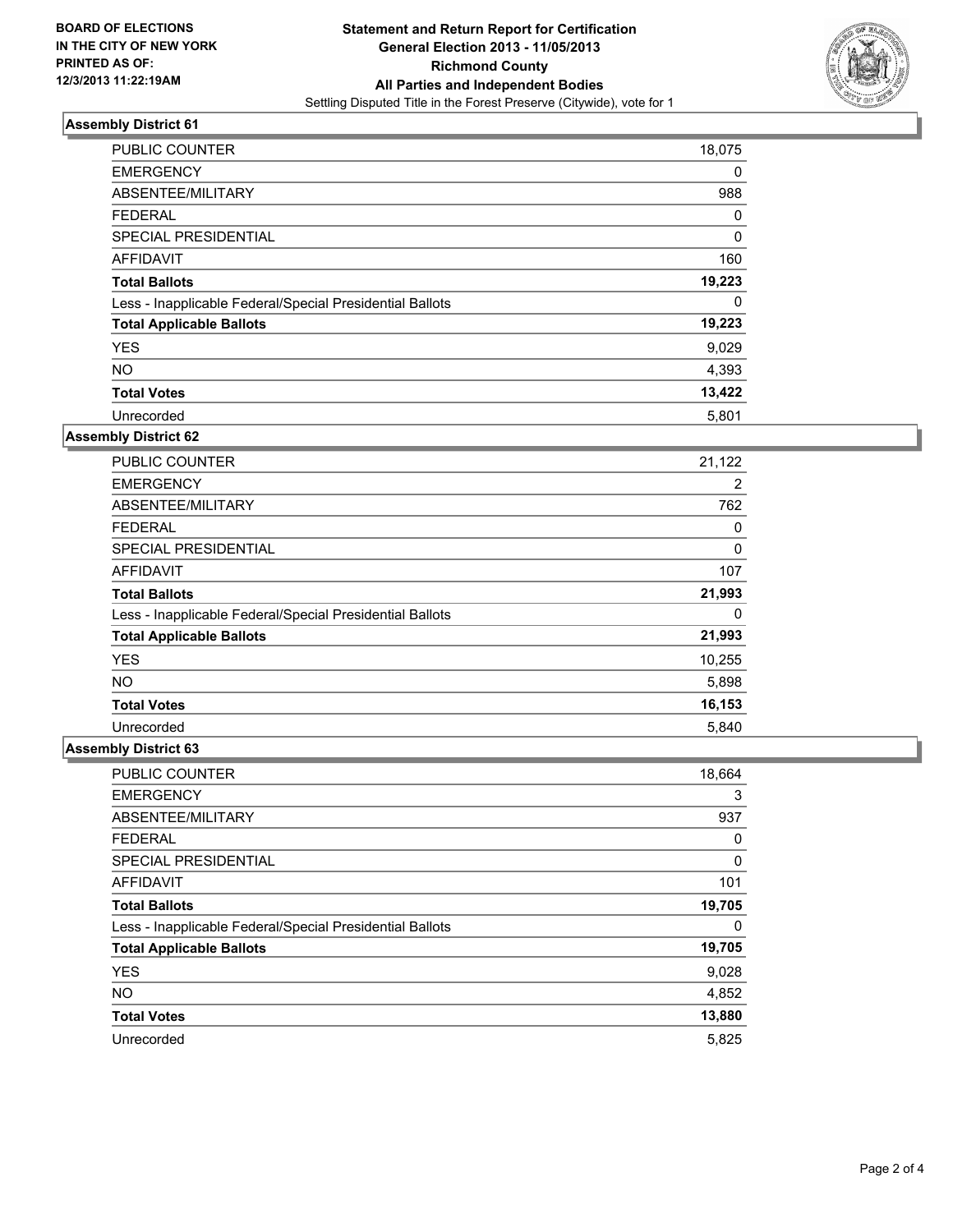

#### **Assembly District 64**

| <b>PUBLIC COUNTER</b>                                    | 14,258 |
|----------------------------------------------------------|--------|
| <b>EMERGENCY</b>                                         | 2      |
| ABSENTEE/MILITARY                                        | 755    |
| <b>FEDERAL</b>                                           | 0      |
| SPECIAL PRESIDENTIAL                                     | 0      |
| <b>AFFIDAVIT</b>                                         | 79     |
| <b>Total Ballots</b>                                     | 15,094 |
| Less - Inapplicable Federal/Special Presidential Ballots | 0      |
| <b>Total Applicable Ballots</b>                          | 15,094 |
| <b>YES</b>                                               | 6,763  |
| <b>NO</b>                                                | 3,884  |
| <b>Total Votes</b>                                       | 10,647 |
| Unrecorded                                               | 4,447  |